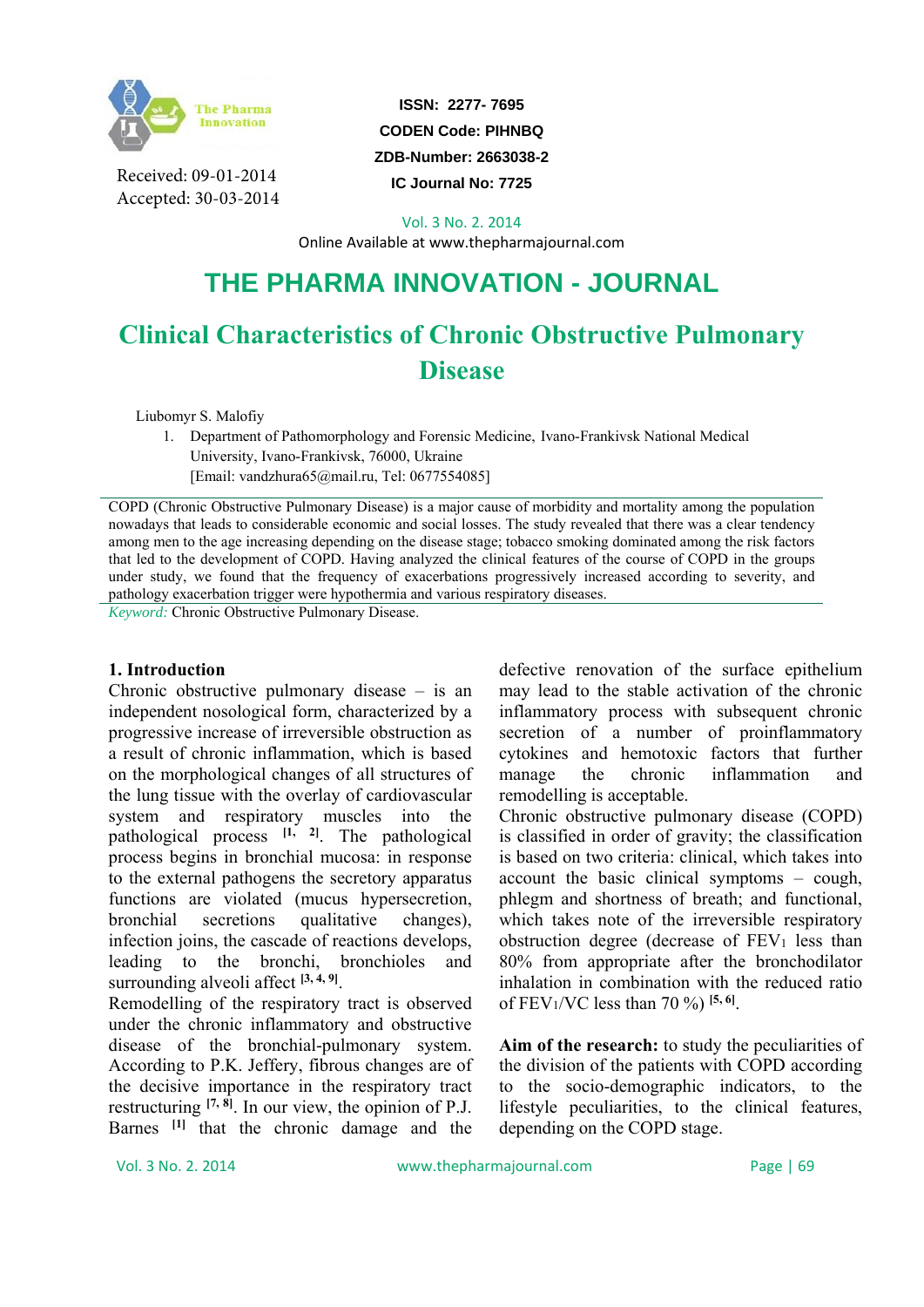#### The Pharma Innovation - Journal

### **2. Materials and methods**

We have studied the peculiarities of the division of patients with COPD according to sociodemographic indicators, to the lifestyle peculiarities, to the clinical features of the disease, as well as performed detailed clinical and laboratory and instrumental examination of 134 patients with chronic obstructive pulmonary disease. All the examined persons at the time of recruitment were undergoing in-treatment in pulmonary department, occupational pathology unit and differential-diagnosis department of the regional phtysiology center (the city of Ivano-Frankivsk), due to the exacerbation of the chronic obstructive pulmonary disease. Complete physical examination was conducted to all the patients with COPD in accordance with the

requirements of the III<sup>rd</sup> level of providing expert pulmonological care in medical preventive institutions: general clinical and laboratory and instrumental studies, including respiratory function and chest X-ray studies.

Functional study of the external respiration apparatus included spirography, which was carried out with the help of the "Cardio +" device (SPE "Metekol", the city of Nizhyn). Appropriate values of spirographic indicators were calculated according to the tables of R. Clement *et al*. [1986]. Revealed impairments were defined as an obstructive, restrictive and mixed. To identify and assess bronchodilator reversibility pharmacological tests were conducted with β2 antagonist short-acting salbutamol according to the standard technique GOLD (2006-2008)  $[2, 7]$ .

|                                      | Quantity of patients, $n = 134$ |                   |                                            |                    |                                |                    |                         |                                 |  |  |
|--------------------------------------|---------------------------------|-------------------|--------------------------------------------|--------------------|--------------------------------|--------------------|-------------------------|---------------------------------|--|--|
|                                      | I <sup>st</sup> stage,          |                   | $\overline{\mathbf{H}}^{\text{nd}}$ stage, |                    | III <sup>rd</sup> stage,       |                    | IV <sup>th</sup> stage, |                                 |  |  |
| <b>Indicators</b>                    | $n = 34$                        |                   | $n = 35$                                   |                    |                                | $n = 35$           | $n = 30$                |                                 |  |  |
|                                      | Men                             | Women             | Men                                        | Women              | Men                            | Women              | Men                     | Women                           |  |  |
| Quantity,                            | 25/                             | 9/                | 23/                                        | 12/                | 22/                            | 13/                | 16/                     | 14/                             |  |  |
| abs. $/$ %                           | 73,5                            | 26,4              | 65,7                                       | 34,2               | 62,8                           | 37,1               | 53,3                    | 46,6                            |  |  |
| Average<br>age, years                | 44,3<br>$\pm$<br>$\pm 1,1$      | $44,2\pm 1,$<br>4 | $53,5 \pm 0,$<br>9                         | $57,1 \pm 1,$<br>3 | $61,3\pm 1,$<br>$\overline{0}$ | $60,0 \pm 1,$<br>7 | $66,9 \pm 1,$<br>6      | $58,9 \pm 1,$<br>$\overline{3}$ |  |  |
| Education,<br>abs. $/$ %:<br>primary |                                 |                   | 1/<br>2,8                                  |                    |                                |                    |                         |                                 |  |  |
| incomplete<br>secondary              |                                 |                   | 1/<br>2,8                                  |                    |                                | 1/<br>2,8          |                         |                                 |  |  |
| secondary                            |                                 |                   | 3/<br>8,6                                  | 6/<br>17,1         | 9/<br>25,7                     | 3/<br>8,6          | 1/<br>3,3               | 1/<br>3,3                       |  |  |
| professiona                          | 17/<br>50,0<br>8/               | 4/<br>11,8<br>5/  | 12/<br>34,3<br>6/                          | 4/<br>11,4<br>2/   | 10/<br>28,6<br>3/              | 5/<br>14,3<br>4/   | 12/<br>40,0<br>1/       | 13/<br>43,3<br>2/               |  |  |
| higher                               | 23,5                            | 14,7              | 17,1                                       | 5,7                | 8,6                            | 11,4               | 3,3                     | 6,6                             |  |  |
| Marital<br>status, abs./             |                                 |                   |                                            |                    |                                |                    |                         |                                 |  |  |
| $\%$ :                               | 5/                              | 4/                | 5/                                         | 3/                 | 3/                             | 1/                 | 1/                      |                                 |  |  |
| single                               | 14,7                            | 11,7              | 14,2                                       | 8,5                | 8,5                            | 2,8                | 3,3                     |                                 |  |  |
|                                      | $20/$                           | 5/                | 18/                                        | 9/                 | 19/                            | 12/                | 13/                     | 16/                             |  |  |
| married                              | 58,8                            | 14,7              | 51,4                                       | 25,7               | 54,2                           | 34,2               | 43,3                    | 53,3                            |  |  |

**Table 1:** Division of patients with COPD according to socio-demographic indicators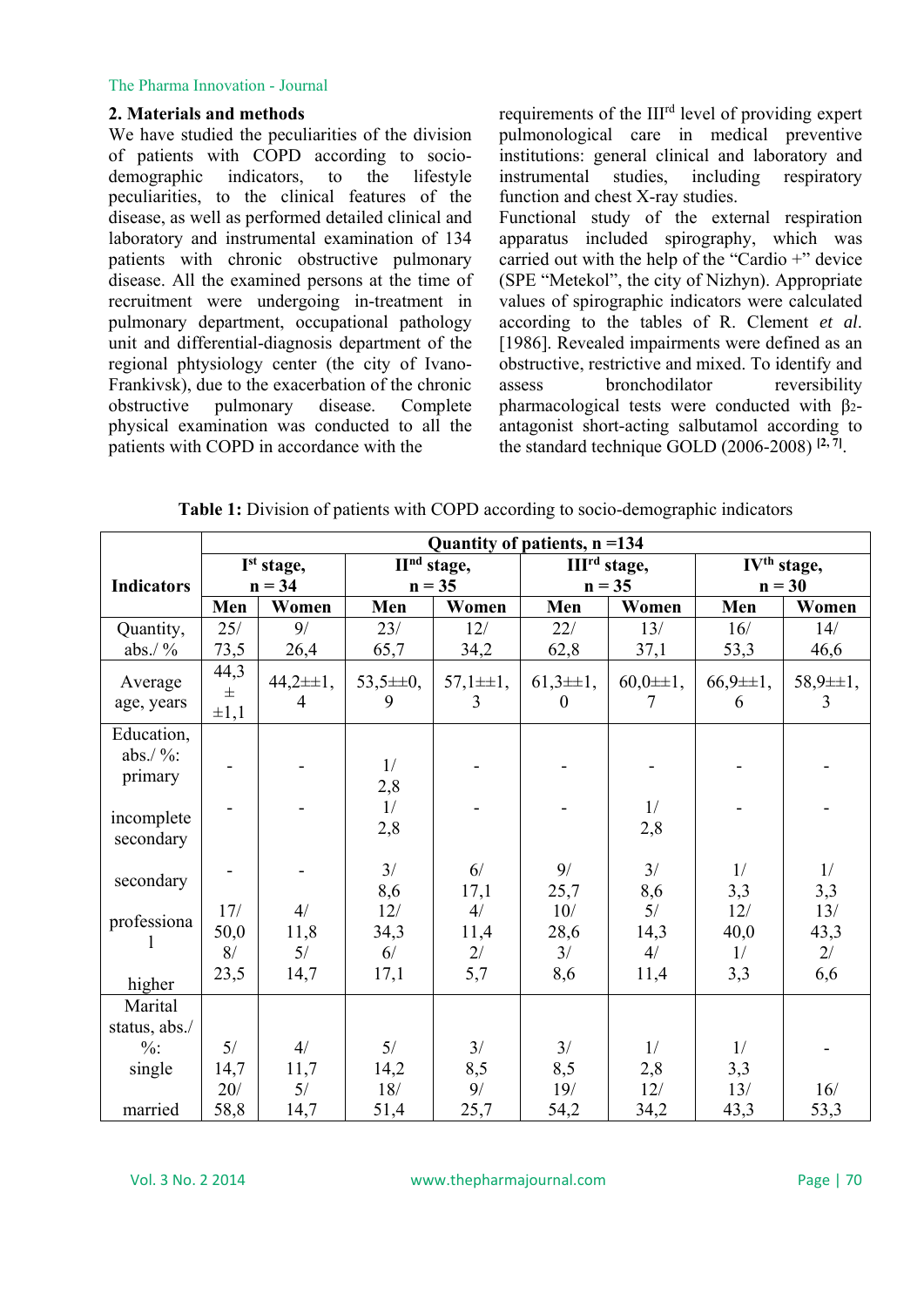#### **3. Research results and discussion**

Concerning the histories of diseases clinical analysis, so among the 134 patients with COPD, were 34 cases with the I<sup>st</sup> stage of disease, 35 with the  $II<sup>nd</sup>$  stage, 35 - with the  $III<sup>rd</sup>$  stage, 30 with the IV<sup>th</sup> stage. Exclusionary criteria for the research were verified diagnosis of pneumonia, specific and lung cancer etc. We studied the peculiarities of the division of the patients with COPD according to socio-demographic indicators.

In the structure of investigated cases men dominated – 84 patients  $(62,7\%)$ , women – 50 (37,3%). The patients' age varied from 32 to 79 years. The average men's age was  $(56,5\pm1.2)$ years, women's  $-$  (55,1 $\pm$ 1,4) years. We observed the clear tendency among men to the age increasing, depending on the stage of the disease (Table 1).The dominating majority of patients were persons with secondary and professional education  $-100$  cases (76,6%); with higher education – 31 patient  $(23,1\%)$ ,

incomplete secondary and primary education  $-3$ cases (2,2%). 112 persons indicated the marital status, which amounts 83,6% (Table 1).

The results of the patients' division according to their lifestyle peculiarities showed that the lion's share of patients has in past medical history such COPD risk factor as smoking. Among the existing risk factors that provoked the appearance of chronic obstructive pulmonary disease in the study group patients dominated tobacco smoking. So, 91 patients (67,9%) indicated the fact of smoking, among them:  $41 (45,1%) - ex$ -smokers, 50 (54,9%) – smoke now. Smoking indexes are 41.9 pack/years for men and 26.4 pack/years for women.

It should be mentioned that only 37 patients (27,6%) denied drinking, 90 persons (67,2%) indicated the fact of moderate amounts of alcohol drinking and 7 persons  $(5,2\%)$  – indicated the fact of excessive drinking (Table 2).

| <b>Indicators</b>                   |                          |      | I <sup>st</sup> stage,<br>$n = 34$ |      | II <sup>nd</sup> stage,<br>$n = 35$ |       | III <sup>rd</sup><br>stage,<br>$n = 35$ |                  | IV <sup>th</sup> stage,<br>$n = 30$ |  |
|-------------------------------------|--------------------------|------|------------------------------------|------|-------------------------------------|-------|-----------------------------------------|------------------|-------------------------------------|--|
|                                     |                          | M    | W                                  | M    | W                                   | M     | W                                       | M                | W                                   |  |
|                                     | do not smoke             | 2/   | 4/                                 | 4/   | 10/                                 | 4/    | 13/                                     |                  | 6/                                  |  |
|                                     |                          | 5,8  | 11,7                               | 11,4 | 28,5                                | 11,4  | 37,1                                    |                  | 20,0                                |  |
| Smoking,<br>abs./ $\frac{9}{6}$     | gave up smoking          | 6/   | 2/                                 | 11/  | 1/                                  | 10/   |                                         | 5/               | 6/                                  |  |
|                                     |                          | 17,6 | 5,8                                | 31,4 | 2,8                                 | 28,5  |                                         | 16,6             | 20,0                                |  |
|                                     | smoke now                | 17/  | 3/                                 | 8/   | 1/                                  | 8/    |                                         | 9/               | 4/                                  |  |
|                                     |                          | 50,0 | 8,8                                | 22,8 | 2,8                                 | 22,8  |                                         | 30,0             | 13,3                                |  |
|                                     | do not drink alcohol     | 5/   | 2/                                 | 1/   | 8/                                  | 1/    | 9/                                      | 1/               | 10/                                 |  |
| Alcohol                             |                          | 14,7 | 5,8                                | 2,8  | 22,8                                | 2,8   | 25,7                                    | 3,3              | 33,3                                |  |
|                                     | drink moderate amount of | 18/  | 7/                                 | 22/  | 4/                                  | $18/$ | 4/                                      | 11/              | 6/                                  |  |
| consumption,<br>abs./ $\frac{9}{6}$ | alcohol                  | 52,9 | 20,5                               | 62,8 | 11,4                                | 51,4  | 11,4                                    | 36,6             | 20,0                                |  |
|                                     | alcohol abuse            | 2/   |                                    |      |                                     | 3/    |                                         | $\overline{2}$ / |                                     |  |
|                                     |                          | 5,8  |                                    |      |                                     | 8,5   |                                         | 6,6              |                                     |  |
| Smokers' index (pack/years)         |                          | 38,5 | 23,6                               | 43,2 | 25                                  | 45    |                                         | 40,9             | 30,5                                |  |

**Table 2:** Division of patients with COPD according to their lifestyle peculiarities

Having analyzed the clinical features of the course of COPD in groups under study, we revealed the following (Table 3): working environment of the patients under study determine occurrence and frequency of risk factors that provoke the emergence of chronic obstructive pulmonary disease in each case, however, the most frequent preceding the background of the disease exacerbation in 103 (76,82%) patients were hypothermia and various respiratory diseases.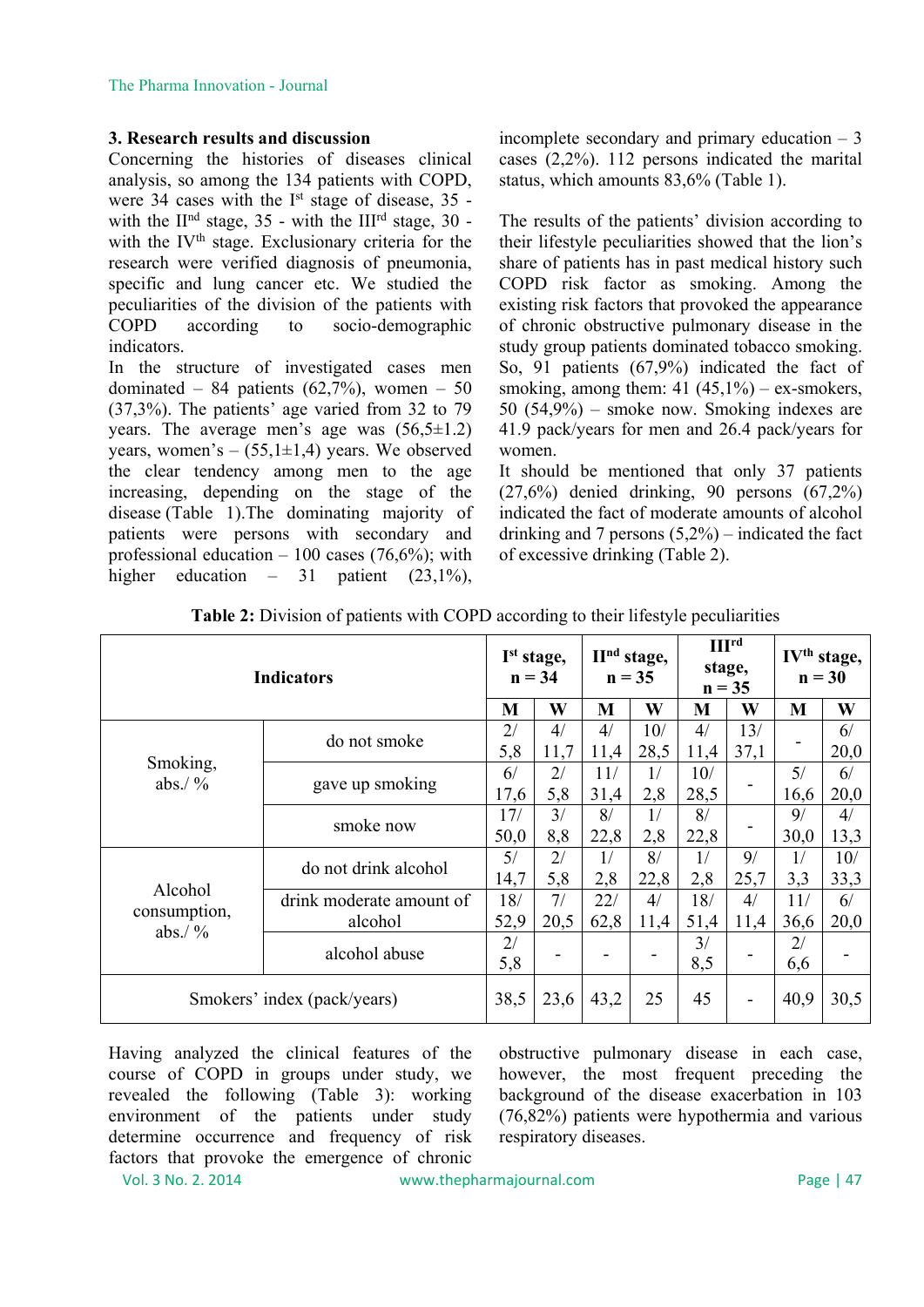#### The Pharma Innovation - Journal

The severity of the symptoms ranged from 2.7 points in patients with the I<sup>st</sup> stage to 7.9 points at the IV<sup>th</sup> stage. Disease duration is from 3 to  $46$ years: the average index for men is  $(18,2\pm 1,6)$ years, and for women –  $(15,8\pm1,7)$  years. The characteristic feature of the COPD course was the frequency of exacerbations, which progressively increased according to the severity of the disease: from one - two exacerbations per year at the Ist stage, up to three per year at the IV<sup>th</sup> stage. The frequency of hospitalization and use of antibiotic therapy at the  $I<sup>st</sup>$ -II<sup>nd</sup> stages were 1-2 times per year and 2-3 times per year at the IV<sup>th</sup> stage. In addition, both in men and women were observed acute respiratory viral infections 2-3 times a year (Table 3).

In the groups under study 61 (45,5%) patient systematically receive recommended medicines, and episodically  $-73$  patients  $(54,5\%)$ . As concomitant pathology we noted the presence of arterial hypertension in 55.9% cases, osteoporosis  $-$  in 21.6% (Table 3).

| <b>Indicators</b>                                                 |                | I <sup>st</sup> stage, |              | II <sup>nd</sup> stage, |          | III <sup>rd</sup> stage, |                | IV <sup>th</sup> stage, |                |  |
|-------------------------------------------------------------------|----------------|------------------------|--------------|-------------------------|----------|--------------------------|----------------|-------------------------|----------------|--|
|                                                                   |                | $n = 34$               |              | $n = 35$                |          | $n = 35$                 |                | $n = 30$                |                |  |
|                                                                   |                | M                      | W            | M                       | W        | M                        | W              | M                       | W              |  |
| Severity of the symptoms (points)                                 |                | 3,2                    | 2,7          | 7,2                     | 6,3      | 7,9                      | 6,1            | 7,9                     | 6,9            |  |
| Duration of the disease (years)                                   |                | 8,3                    | 9,6          | 16,6                    | 18,4     | 20,4                     | 17             | 27,8                    | 18,2           |  |
| Respiratory failure                                               |                | I                      | $0-I$        | $\prod$                 | $\rm II$ | III                      | III            | $\rm III$               | III            |  |
| Frequency of exacerbations<br>(per year)                          |                | $\overline{2}$         | $1 - 2$      | $\overline{2}$          | $1 - 2$  | $2 - 3$                  | $\overline{2}$ | 3                       | $\mathfrak{Z}$ |  |
| Exacerbations that require<br>hospitalisation (per year)          |                | $\mathbf{1}$           | $\mathbf{1}$ | $\overline{2}$          | $1 - 2$  | $\overline{2}$           | $1 - 2$        | $\overline{3}$          | $2 - 3$        |  |
| Exacerbations that require antibiotic<br>therapy usage (per year) |                | $\mathbf{1}$           | 1            | $\overline{2}$          | $1 - 2$  | $\overline{2}$           | $1 - 2$        | $\overline{2}$          | $\overline{2}$ |  |
| ARVI morbidity rate (per year)                                    |                | 2,5                    | 2,5          | $\overline{2}$          | $1 - 2$  | $\overline{2}$           | $\overline{2}$ | $2 - 3$                 | $2 - 3$        |  |
| Therapy<br>regularity:<br>abs./ $\frac{9}{6}$                     | systematically | 12/                    | 9/           | 12/                     | 7/       | 5/                       | 5/             | 1/                      | 10/            |  |
|                                                                   |                | 35,2                   | 26,4         | 34,2                    | 20,0     | 14,2                     | 14,2           | 3,3                     | 33,3           |  |
|                                                                   | episodically   | 13/                    |              | 11/                     | 5/       | 17/                      | 8/             | 13/                     | 6/             |  |
|                                                                   |                | 38,2                   |              | 31,4                    | 14,2     | 48,5                     | 22,8           | 43,3                    | 20,0           |  |
| AH:<br>abs./ $\frac{9}{6}$                                        | n a            | 9/                     | 2/           | 12/                     | 11/      | 14/                      | 8/             | 2/                      | 1/             |  |
|                                                                   |                | 26,0                   | 5,8          | 34,2                    | 31,4     | 40,0                     | 22,8           | 6,6                     | 3,3            |  |
|                                                                   | presents       | 13/                    | 7/           | 11/                     | 4/       | 8/                       | 5/             | 12/                     | 15/            |  |
|                                                                   |                | 38,2                   | 20,5         | 31,4                    | 11,4     | 22,8                     | 14,2           | 40,0                    | 50,0           |  |
| Osteoporosis:<br>abs./ $\frac{9}{6}$                              | n/a            | 22/                    | 2/           | 23/                     | 11/      | 22/                      | 13/            | 9/                      | 3/             |  |
|                                                                   |                | 64,7                   | 5,8          | 65,7                    | 31,4     | 62,8                     | 37,1           | 30,0                    | 10,0           |  |
|                                                                   |                | 3/                     | 7/           |                         | 1/       |                          |                | 5/                      | 13/            |  |
|                                                                   | presents       | 8,8                    | 20,5         |                         | 2,8      |                          |                | 16,6                    | 43,3           |  |

**Table 3:** Division of patients with COPD according to the character of disease

## **4. Conclusions**

The study revealed that there was a clear tendency among men to the age increasing depending on the disease stage; tobacco smoking dominated among the risk factors that led to the development of COPD. Having analyzed the clinical features of the course of COPD in the groups under study, we found that the frequency of exacerbations progressively increased according to severity, and pathology exacerbation trigger were hypothermia and various respiratory diseases.

#### **5. References**

- 1. Barnes PJ. New concepts in chronic obstructive pulmonary disease. Annu Rev Med 2003; 54(1):113-129.
- 2. Chung KF, Adcock IM. Multifaceted mechanisms in COPD: inflammation,

Vol. 3 No. 2. 2014 www.thepharmajournal.com Page | 47